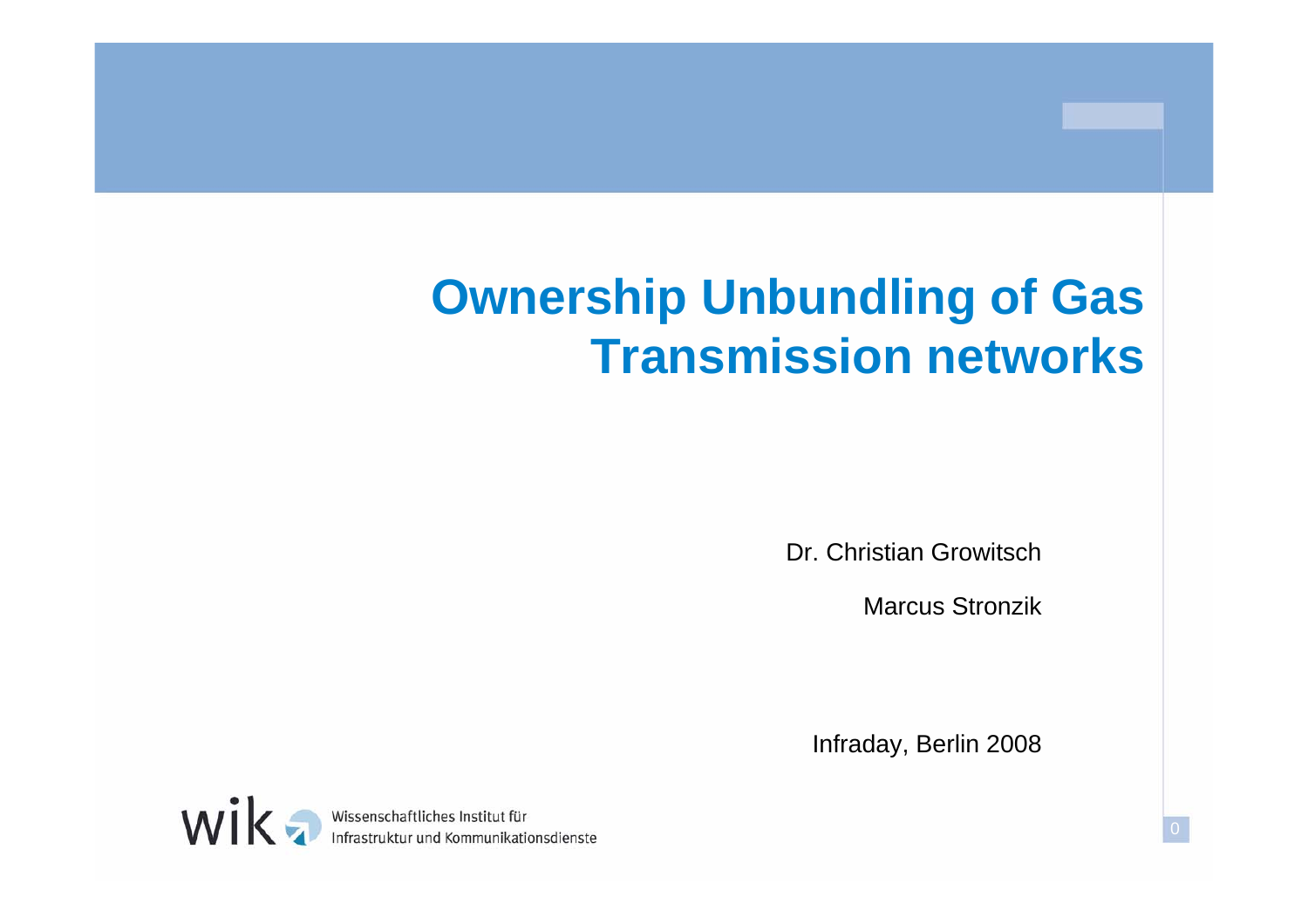### **Outline**

- 1. The EU History
- 2. The Economics of Ownership Unbundling
- 3. Previous Empirical Literature
- 4. Empirical Estimations
	- -Data
	- -Method
	- -Results
- 5. Conclusions

Wissenschaftliches Institut für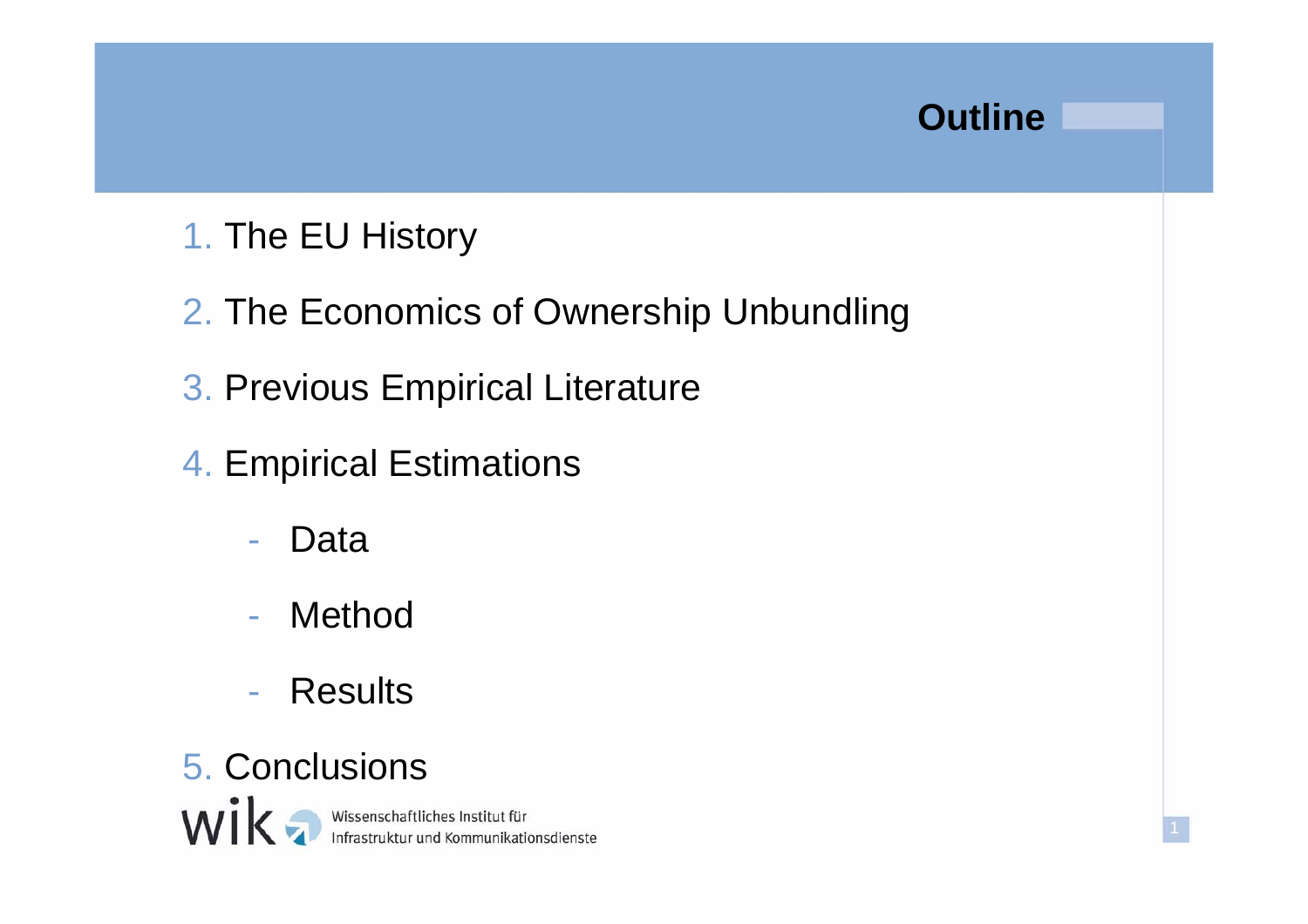# **The EU History**

#### **Gas Directive 1998**

- $\bullet$  Consumer choice Stepwise opening of the gas market with a 30% target in 2010
- $\bullet$ Choice of TPA regime (regulated or negotiated)
- $\bullet$ Accounting separation as a minimum standard

#### **Results**

- $\bullet$ Differing rules across Europe (e.g. U.K. vs. Germany)
- $\bullet$ Fragmented market
- $\bullet$ Actually hardly any competition with some exemptions

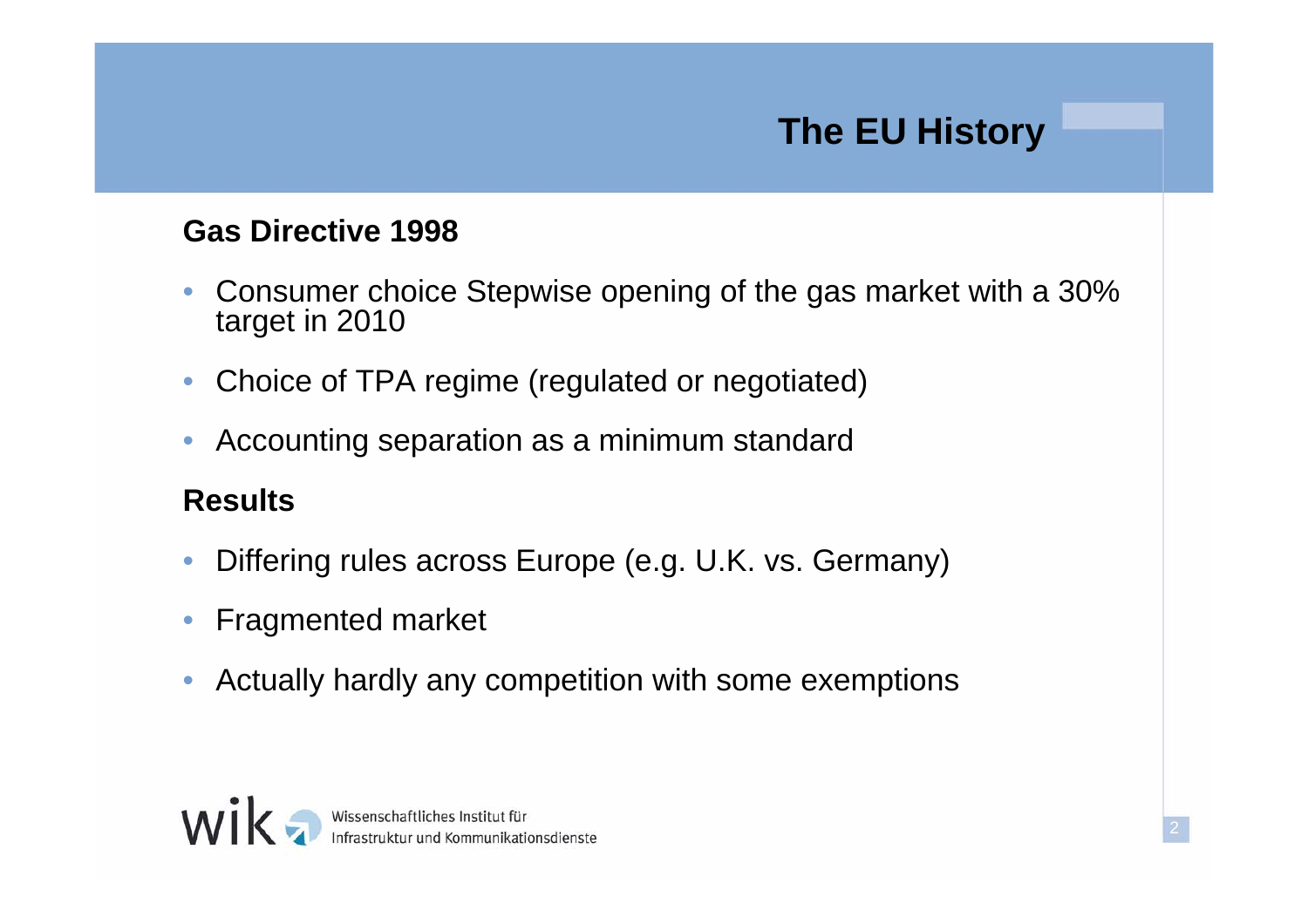# **The EU History**

#### **Gas Directive 2003**

- $\bullet$ Full market opening until July 2007
- •Mandatory regulated TPA regime
- •Legal unbundling as a minimum standard

#### **Results**

- $\bullet$ Switching rates very low, especially in the household sector
- •Highly concentrated markets
- $\bullet$  Increasing wholesale and end user prices suspect to abuse of market power
- $\bullet$ Insufficient cross-boarder capacity hampers new market entries

 $\triangleright$  Third legislative package with a focus on unbundling

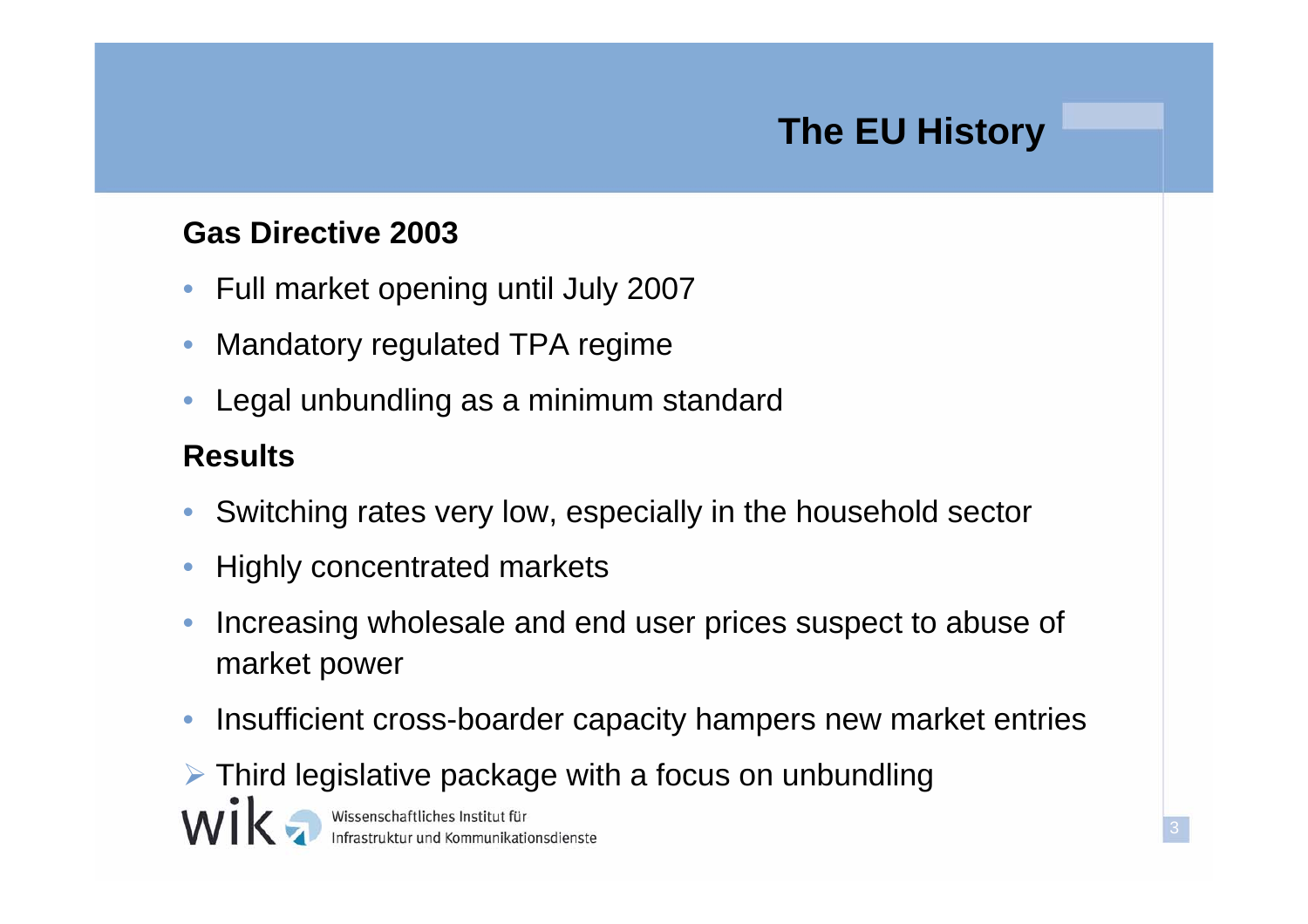# **Economics of Ownership Unbundling**

- •Overall objective: maximization of social welfare
- $\bullet$  Ownership Unbundling ought to
	- -Provide non-discriminatory network access
	- -Facilitate regulation
	- Stimulate market entry
	- Increase competition
	- -Reduce prices
	- Increase social welfare

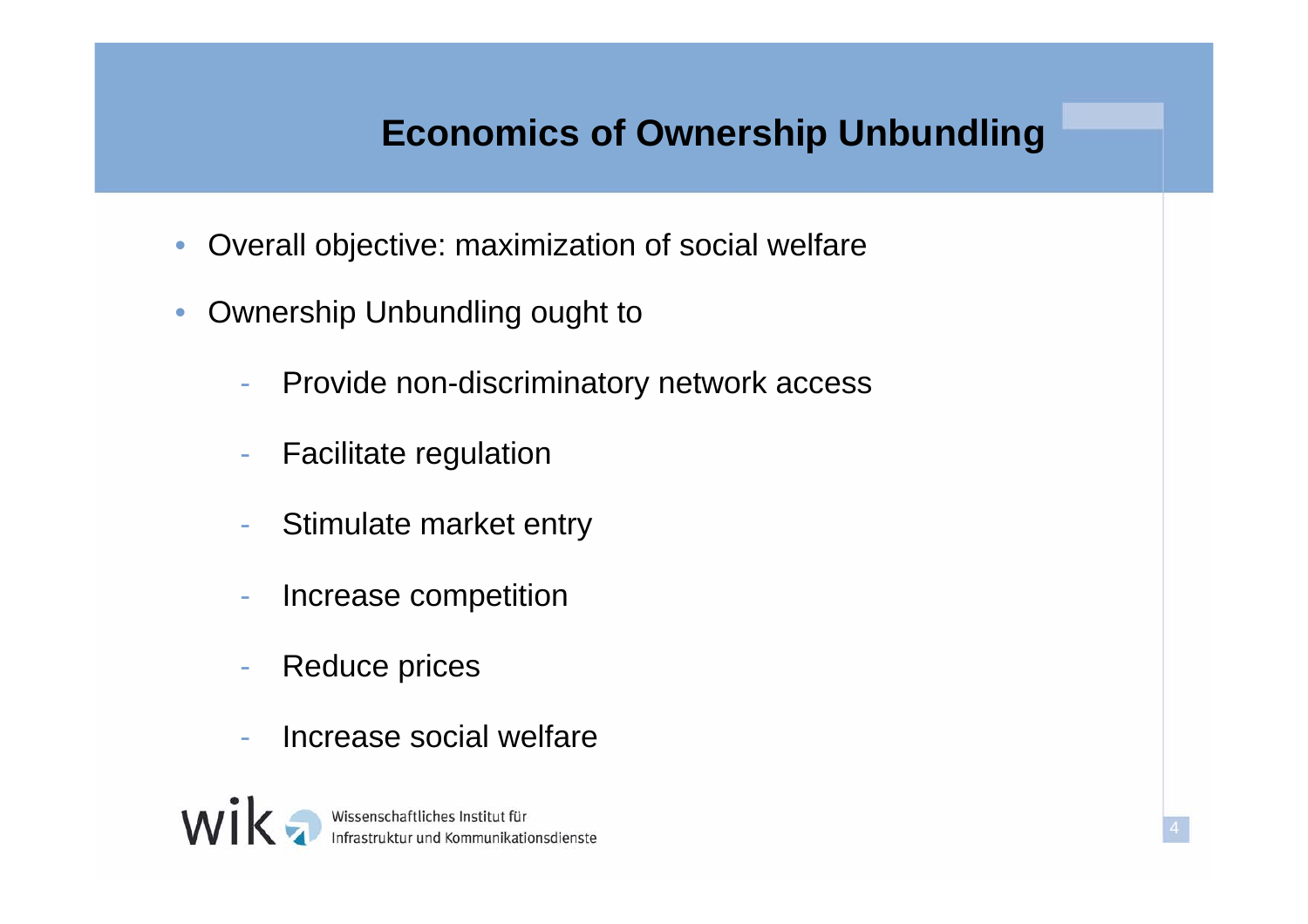### **Previous Empirical Literature**

Analysis of the implications of regulatory reforms on sector performance in network industries (mostly retail prices)

- $\bullet$ Steiner (2001)
- $\bullet$ Hattori and Tsutsui (2004)
- $\bullet$  Alesina et al. (2005)
	- Copenhagen Economics (2005)
- •Ernst&Young (2006)
- $\bullet$ Brau et al. (2007) Gas focus



•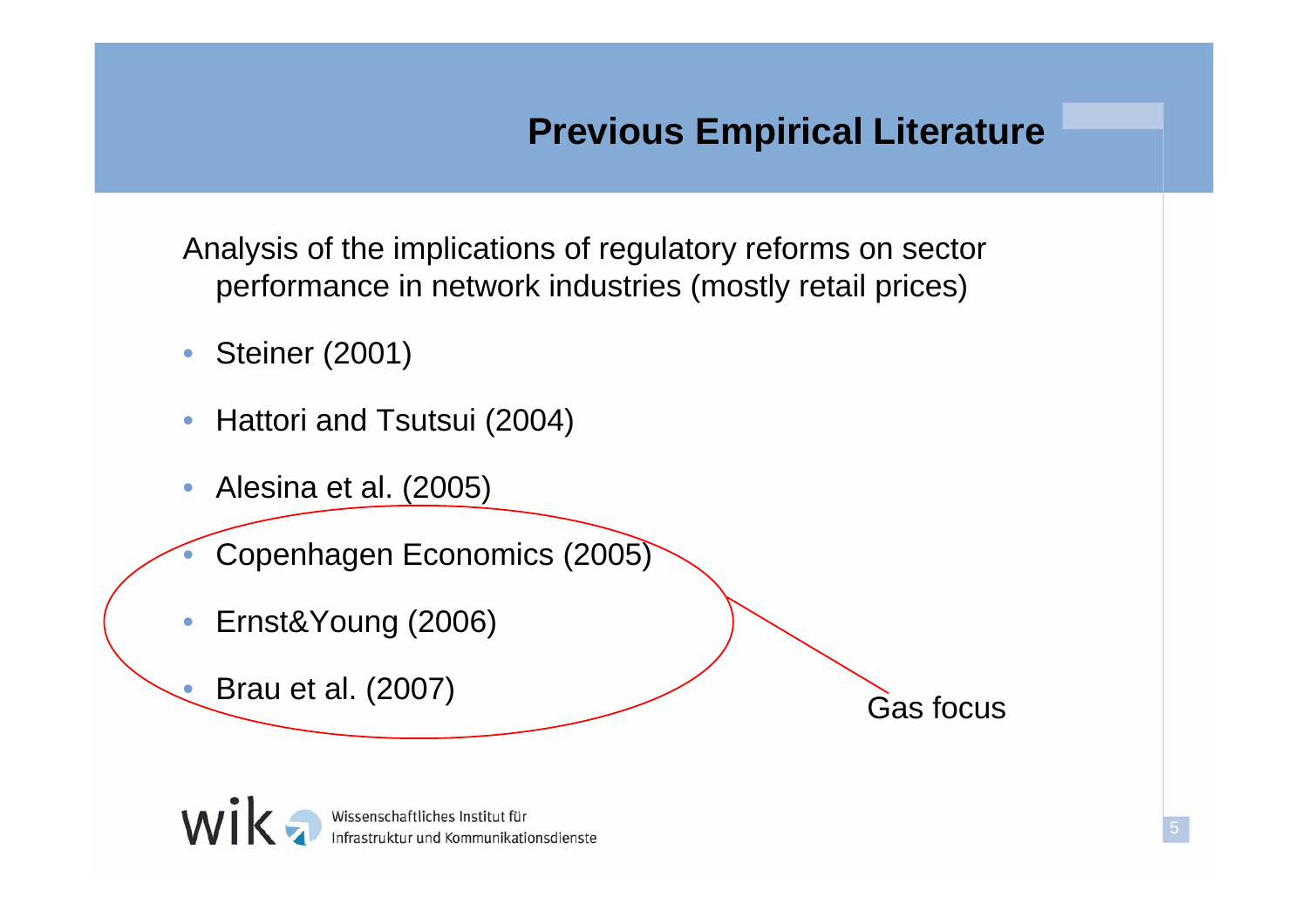# **Previous Empirical Literature**

#### **Focus**

- •OECD or EU-15
- $\bullet$  Indicators for liberalization and privatization
	- -Mostly based on "OECD International Regulation Database"
	- -Copenhagen Economics (2005): Market Opening Milestones
- $\bullet$  Different definitions of the unbundling variable: ownership/legal/accounting

#### **Method**

- •Mostly fixed and/or random effects estimations
- $\bullet$ Only few applications of dynamic panel estimations

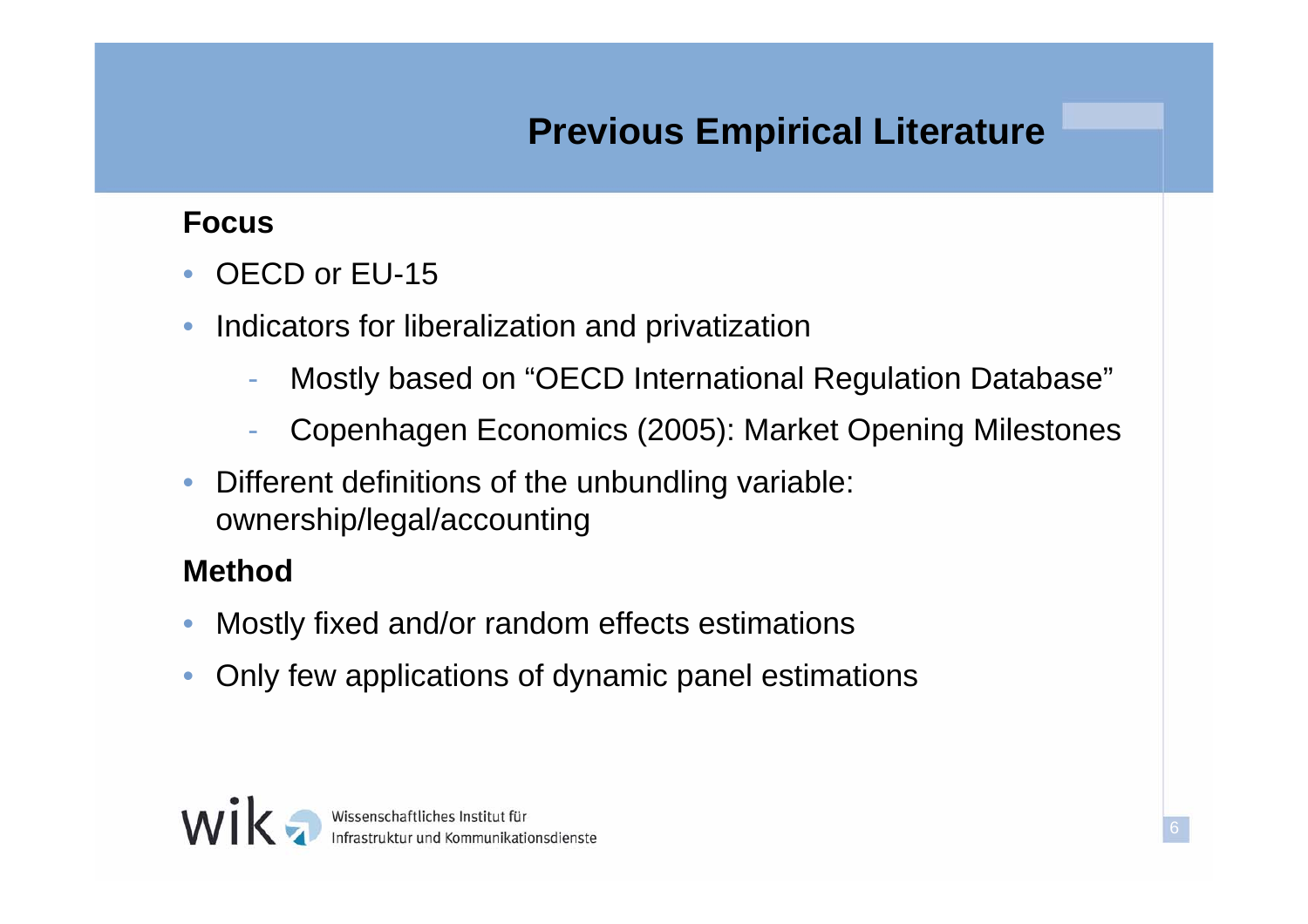# **Previous Empirical Literature**

#### **Results**

- •Reforms with positive impact on end user prices
- • Different driving forces and partly conflicting results, concerning gas
	- -Brau et al. (2007): ownership and vertical separation
	- -Copenhagen Economics (2005): ownership and network tariffs

#### **Drawbacks**

- • Application of aggregated indicators, e.g. OECD database
	- Weights arbitrarily chosen
	- -Unbundling of transport not covered
- •Marginal effect of ownership unbundling not identifiable
- •Indicators: problems of multicollinearity
- •Endogeneity problem: reforms might be driven by high prices

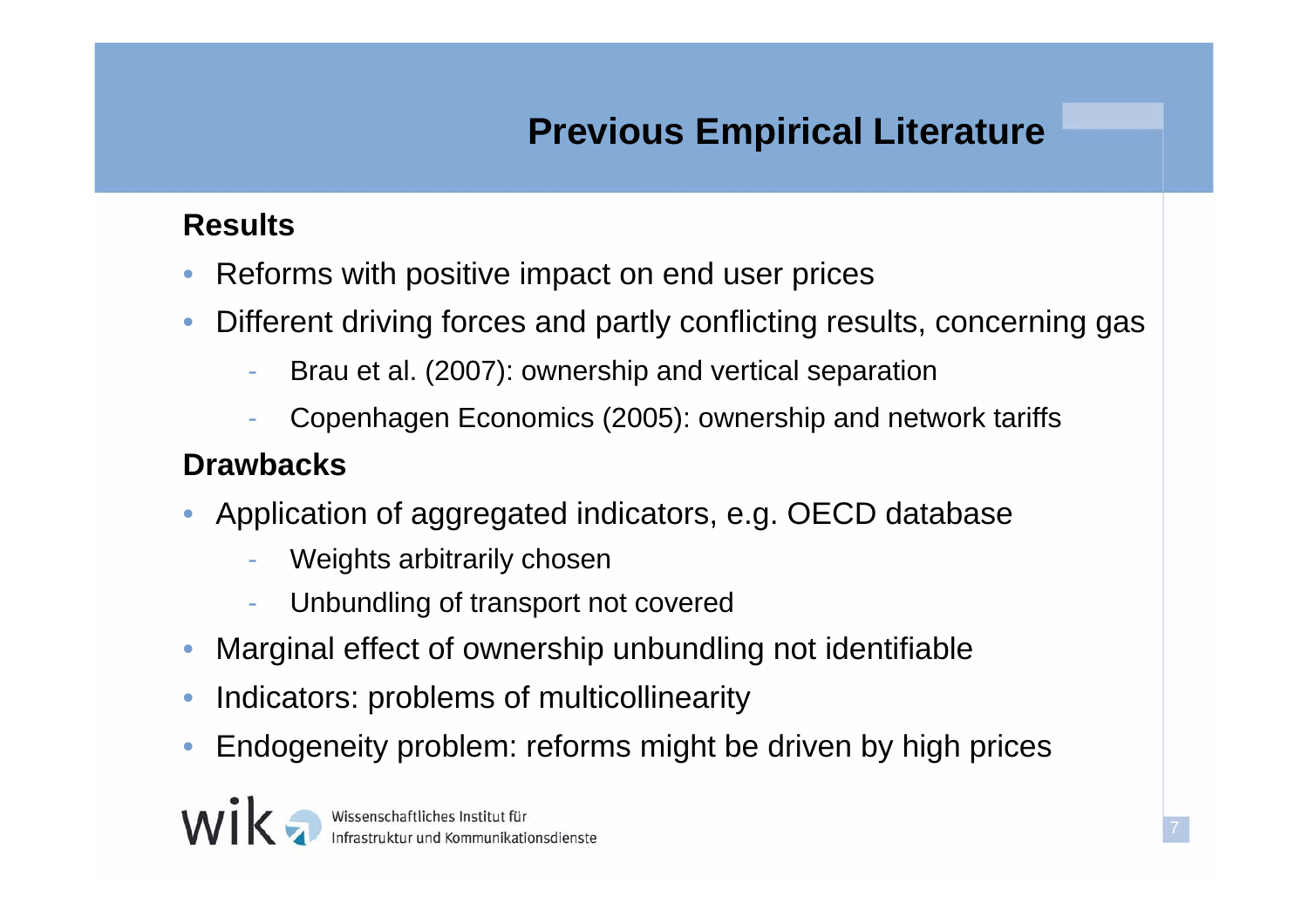### **Empirical Estimations Data–Retail Prices**

- 29 OECD countries
- $\bullet$ Household and industrial customers
- $\bullet$ Without taxes in order to avoid distortions
- $\bullet$  Period considered: 1989 - 2006
	- -Explanatory power for the present
	- -Coverage of periods pre and post major liberalization steps
- •Source: IEA "Energy Prices & Taxes"
- $\bullet$ Adjusted for PPP and CPI

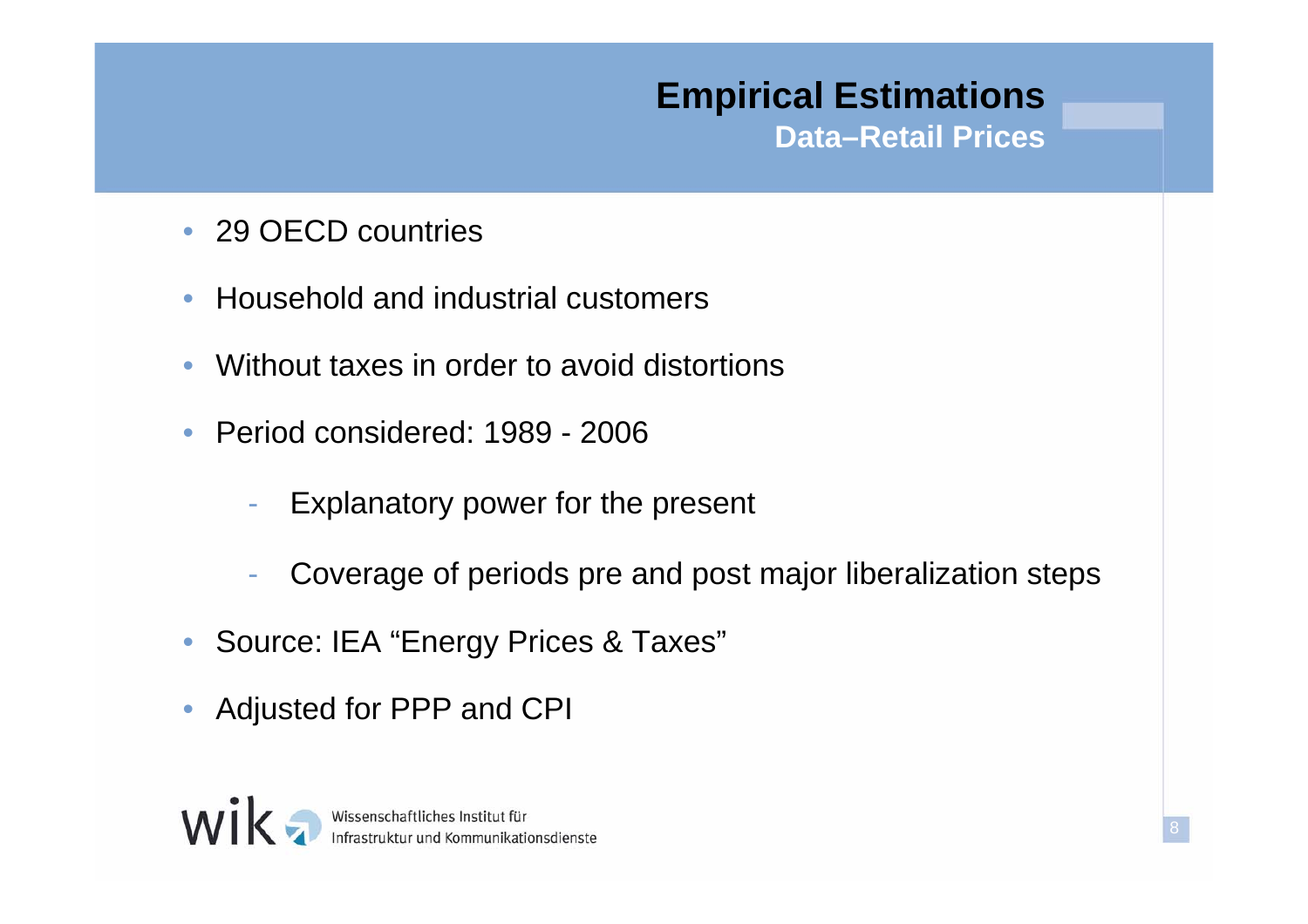### **Empirical Estimations**

**Data– Development Retail Prices**

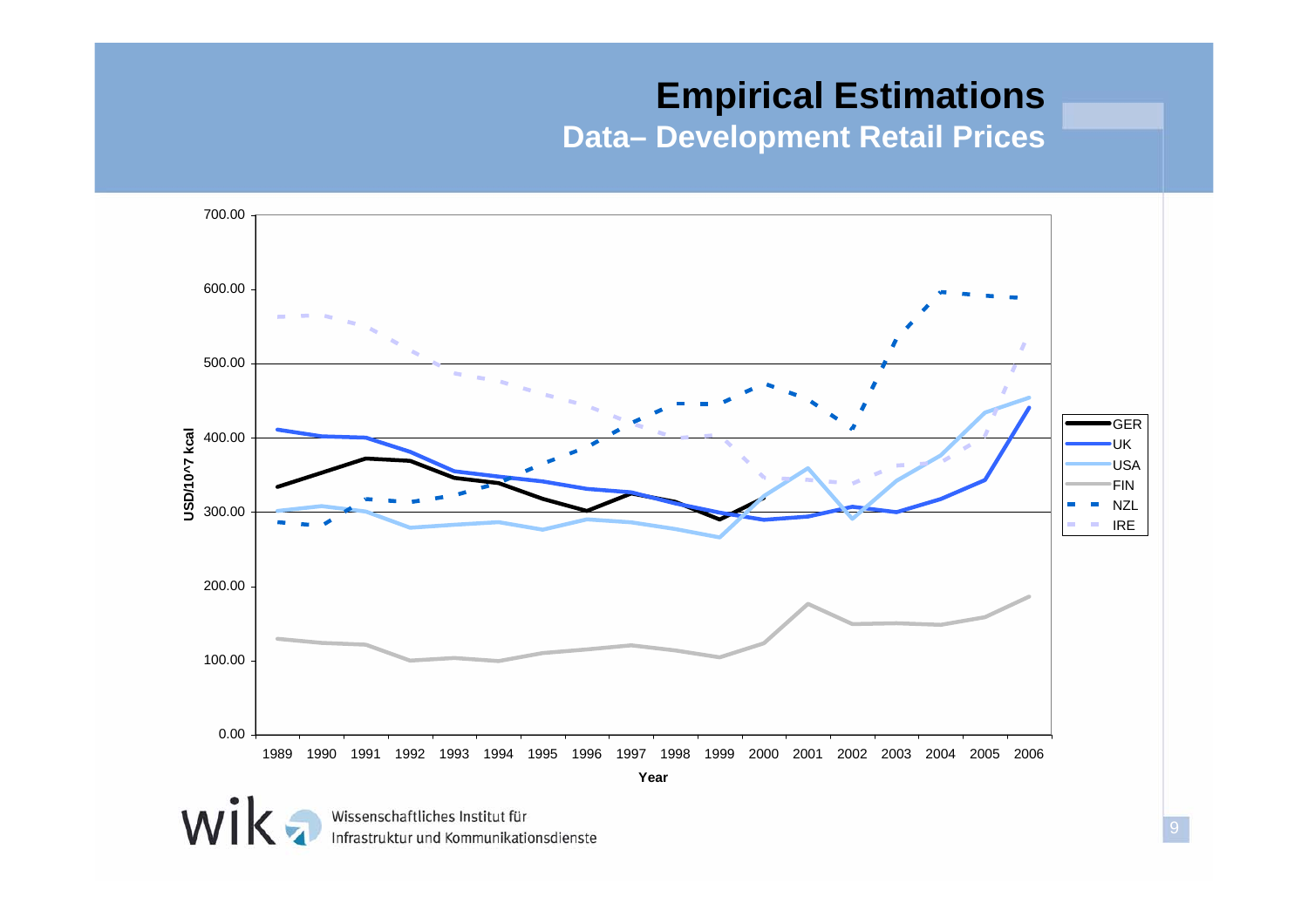# **Empirical Estimations**

**Data– Development Retail Prices**

- • Based on the basic indicators out of the "OECD International Regulation Database"
	- - Third Party Access as a discrete variable (with regulated  $TPA = 0$ )
	- -Degree of market opening as a percentage
	- - Structure of Ownership as a discrete variable (with  $0 =$  fully privatized)
- $\bullet$  Based on an own survey
	- - Ownership Unbundling as a dummy (with ownership unbundled  $= 1$ )



10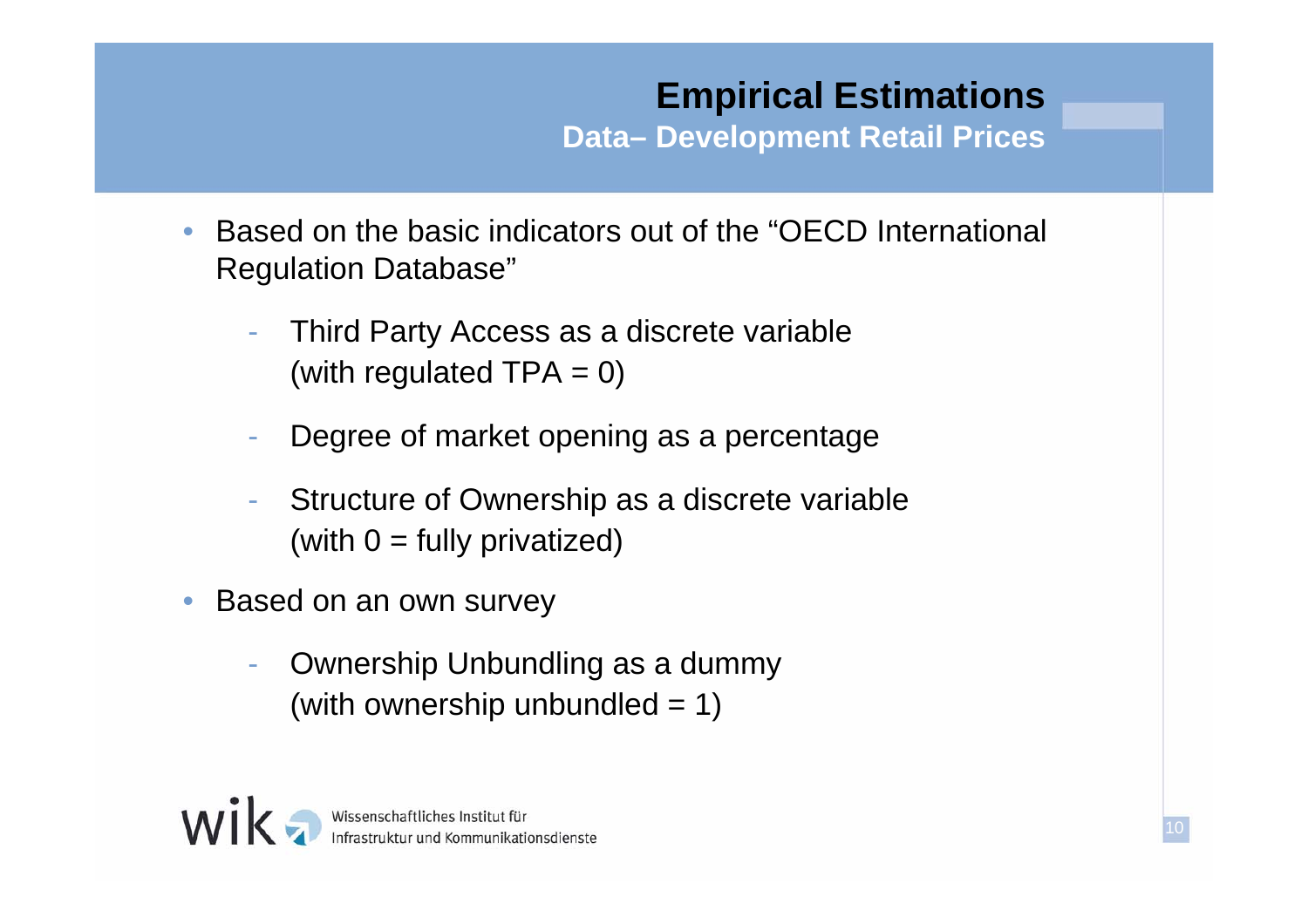# **Empirical Estimations**

11

**Data – Regulation Indicators & Control Variables**

| <b>Variable</b>             | <b>Expected Sign</b> |
|-----------------------------|----------------------|
| <b>Third Party Access</b>   | <b>Positive</b>      |
| Market opening              | <b>Negative</b>      |
| Ownership                   | <b>Positive</b>      |
| <b>Ownership Unbundling</b> | <b>Negative</b>      |

- $\bullet$ Oil price world – gas contracts fixed on oil prices
- •Retail price industrial customers – elasticity of demand
- $\bullet$ GDP per capita – welfare level
- $\bullet$ Energy supplied per 1,000 USD GDP – structure of the gas sector

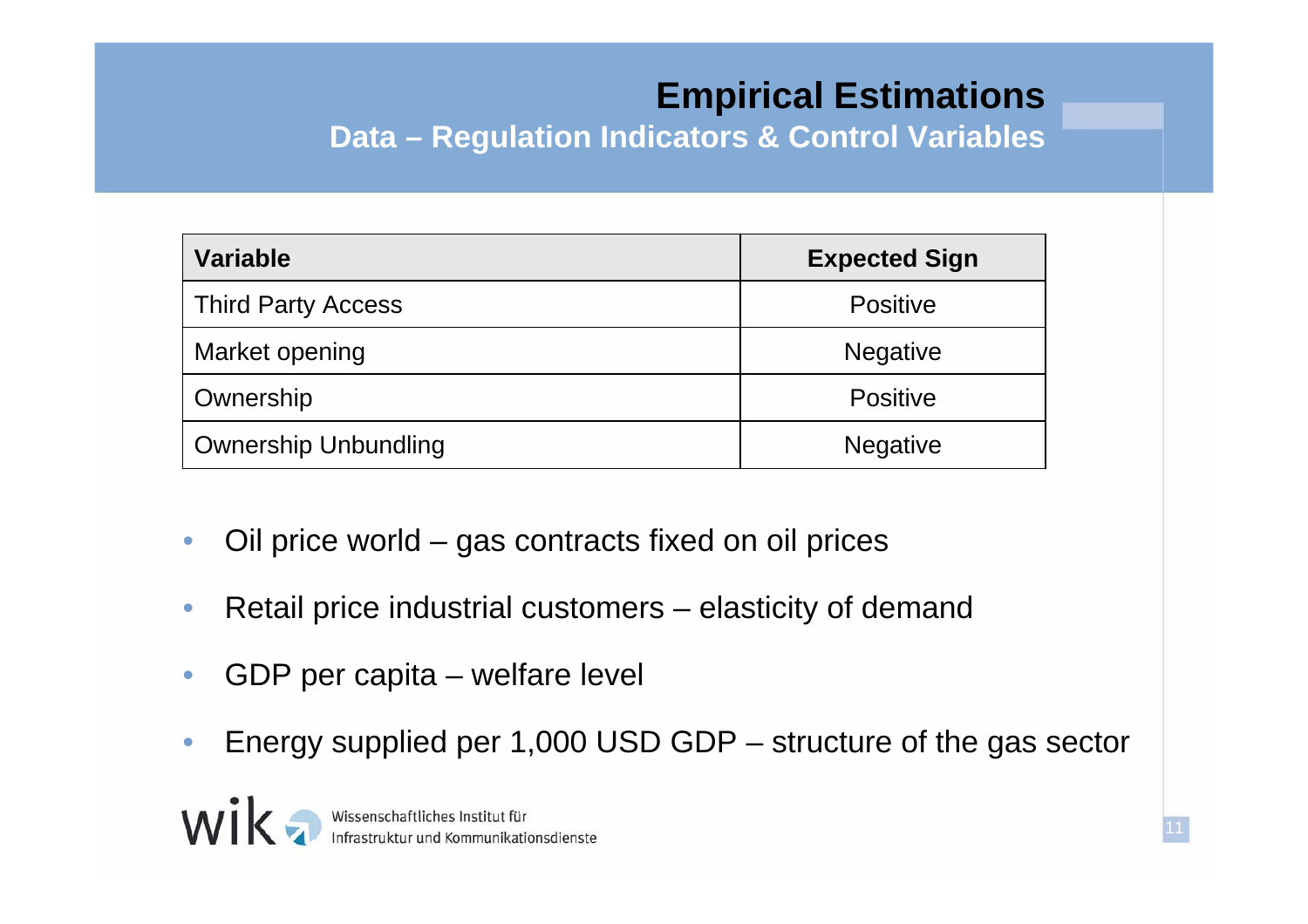### **Empirical Estimations Estimators**

- $\bullet$ Unbalanced panel
- $\bullet$ Static approach using a fixed effect estimator
- $\bullet$  Dynamic approach using a Least Square Dummy Variable (LSDV) estimator developed by Bruno (2005)
	- -Allows for the inclusion of lagged dependent variables
	- -Corrects for the endogeneity problem
	- Approximation of the small sample bias via bootstrapping
	- Applicable to finite time horizons

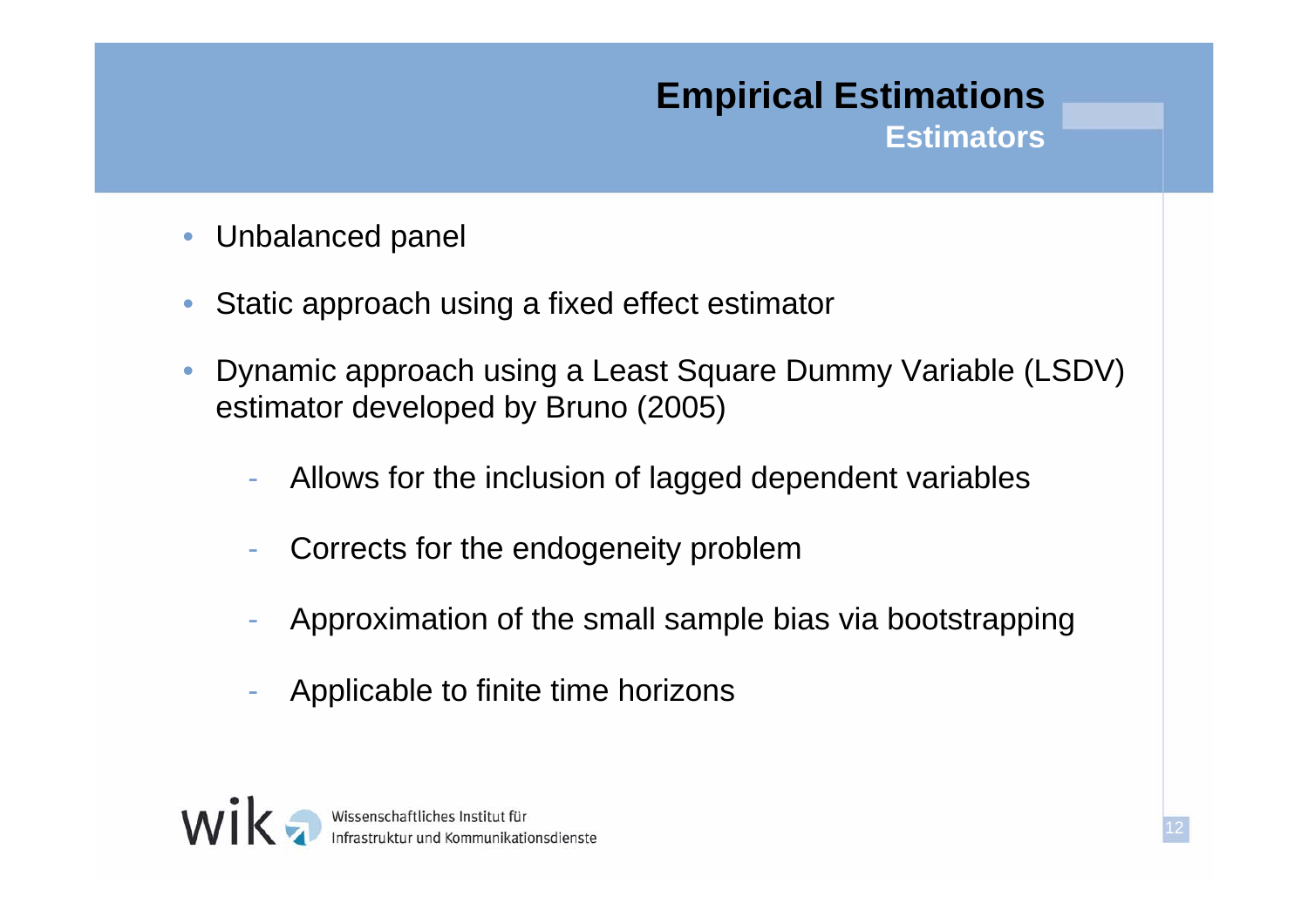#### **Empirical Estimations Results**

|                                      | <b>Fixed Effect</b> | <b>Bruno (2005)</b> |
|--------------------------------------|---------------------|---------------------|
| <b>Regulatory Indicators</b>         |                     |                     |
| <b>Third Party Access</b>            | $-0.045$            | $-0.005$            |
| <b>Market Opening</b>                | $-0.002***$         | $-0.001*$           |
| Ownership                            | $-0.009$            | $-0.019$            |
| <b>Ownership Unbundling</b>          | $-0.049$            | $0.035***$          |
| <b>Control Variables</b>             |                     |                     |
| End user price households (t-1, log) |                     | $0.586***$          |
| Oil price (log)                      | $0.093*$            | $0.110***$          |
| Oil price (t-1, log)                 | $0.071**$           | 0.003               |
| End user price industry (log)        | 0.063               | $0.069**$           |
| GDP per capita (log)                 | $-0.522$            | 0.077               |
| Energy supplied per 1,000 \$ GDP     | $-5.443***$         | $-0.035$            |
| Constant                             | 11.445***           |                     |
| $R^2$                                | 0.335               |                     |
| No. of observations                  | 251                 | 232                 |

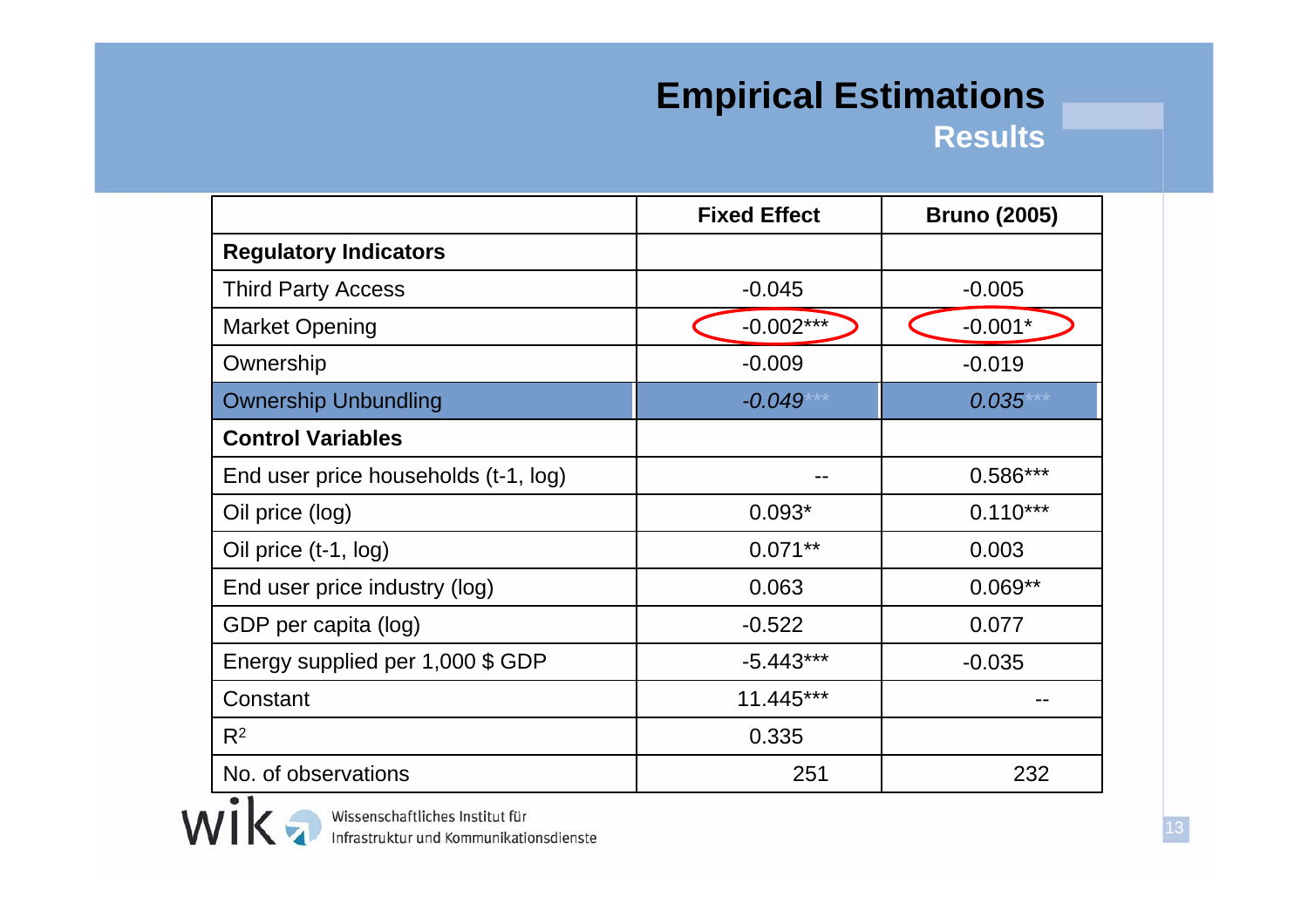# **Conclusions**

- $\bullet$  Economic theory provides arguments in favor of Ownership Unbundling (pro-competitive effects, increase in social welfare)
- •Previous research did not isolate Ownership Unbundling effect
- $\bullet$  Our findings on regulatory reform and retail prices:
	- no significant effect of ownership unbundling
	- neither of TPA or ownership structure
	- main contribution by market opening